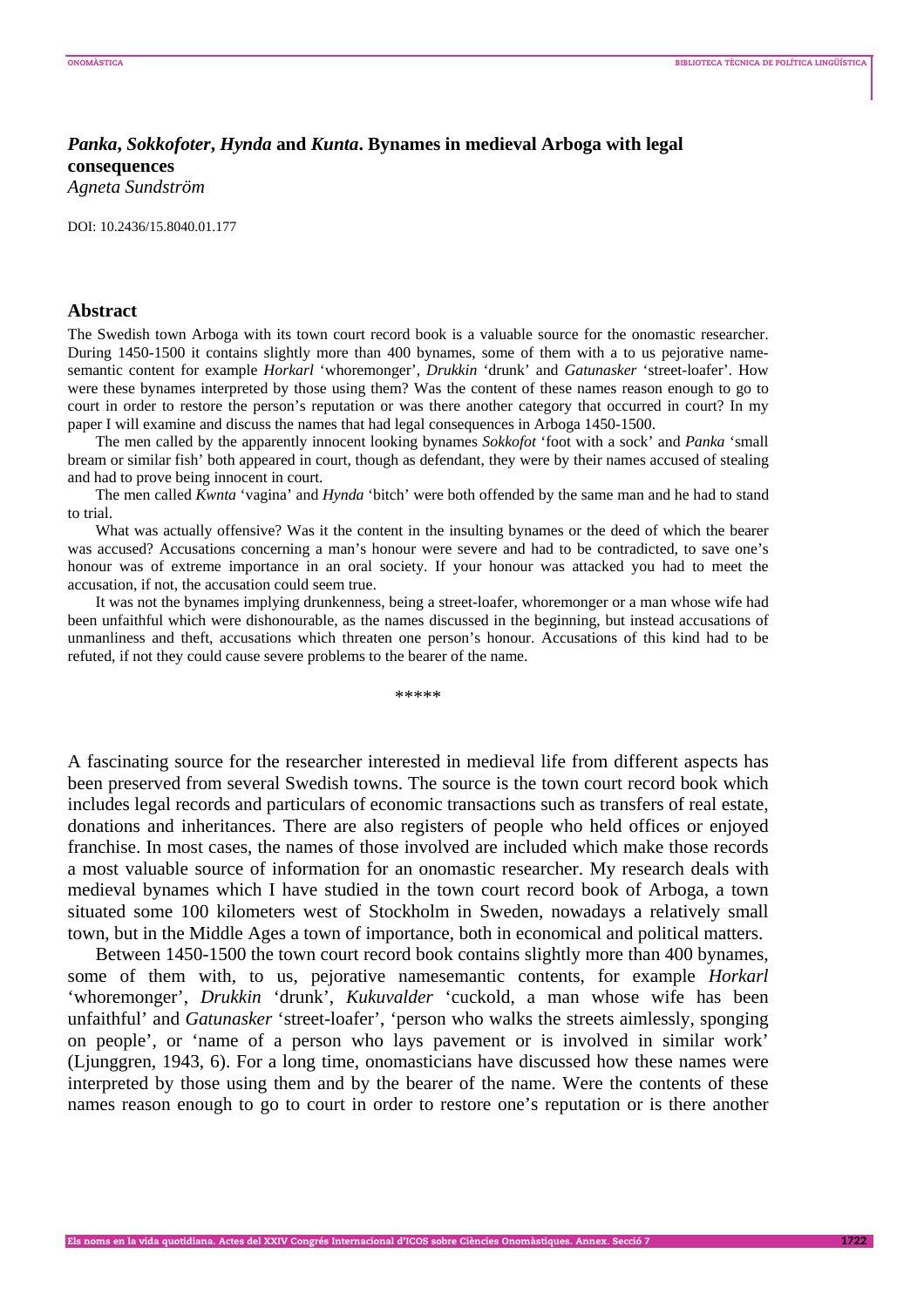category that occurs in court? In my paper I will examine and discuss the names with legal consequences in Arboga between 1450-1500.<sup>1</sup>

In May 1460 Martin Olafsson in Vretberga, a village not far from Arboga, is accused of stealing rough home spun in the raid into the south of Sweden nearly ten years ago. Here the person called Mattis in Bo confesses that he earlier has called Martin *Sokkofoter* 'foot of a sock' (ATb 1, 121). At this occasion, the person who has been called by a byname was held responsible in court and together with five men he had to take an oath to clear himself of suspicion regarding the accusation that is implicit in the byname (ATb 1, 130). Martin is seven years later once again called *Marten Sokkofot* (ATb 1, 260). Also this time, it is the same person Mattis in Bo who is using the byname. Which meaning is to be found in the name? Maybe it is connected to OSw. *sokker* 'sock' (Sdw 2, 452) and could refer to someone who is creeping, sneaking in his stocking feet in dishonest actions. You could also compare to OWScand. *Sokkr* which has been connected to the verb *sokka* 'sneak', 'go in one's stocking feet' (Lind, 1920-21, 347) and to the name \**Sokki* 'the sneaking (one)', 'the one with a shuffling gait', and *Sokkr* from OWScand. *sokkr* 'sock' (Janzén, 1947, 51). The byname surely contains qualities fitting a thief!

In the same year, a few months later, in September 1460, Olof Mikelsson is accused of designating Ingevald Smid *Jngeual Panko* (ATb 1, 129). *Panka* means 'small bream or similar fish' (Sdw. suppl., 606; Alvered, 1996, 28). A couple of days later, the case has taken a new turn: Ingevald has to swear to clear himself and his household of suspicion and from the accusation of stealing fish beside those he had paid for (ATb 1, 131). Maybe using the word *panka* in the abusing byname could be associated with the later well-known idea of the stupidity of fish. For example cod and flatfish are said to have this quality (Hjelmqvist, 1900, 183). Some other expression referring to theft could also be implied in the byname. Maybe it was the message of both stupidity and the specific fish which Ingevald was accused of having dishonestly laid hands upon which settled the use of this specific byname. But probably the byname is mainly alluding to the prior event where pankor 'small breams or similar fish' were involved.

In December 1488, Jønis Lauresson was accused of calling Knut Gulsmidh *Knwt Kwnta* (ATb 2, 342), the byname meaning 'vagina' (Sdw suppl., 429). There are no legal consequences, but one can imagine that Knut was severely abused by this insult. Using such a word was an act of doubting a man's manliness (Svahn, 1999, 80). Why did not the legal process end in a verdict? I will return to this question later. Choosing the word *kunta* for this insult was maybe due to the alliteration in the man's first name Knut and *kunta*.

Two years later, in August 1490, the same Jønis Lauresson is once again accused of abusing a citizen in Arboga. Two witnesses claim that they heard Jønis call *P*er *Olss*on *vpa brona Pedh*e*r Hynda oc sidhan and*ra *oqwædhins ordh* (ATb 2, 374) 'Pedher Hynda and other words of abuse'. The word *hynda* has not only the meaning 'bitch, female dog' but was also used as an insulting word of abuse to or of a woman, earlier also about men' (SAOB 12, 1644). For a man, it is extremely insulting to be designated by a word generally used about a female animal (Svahn 1999, 43), but also to be equaled with an animal was degrading. Animals were considered part of nature which man was not able to control (Ney, 1998, 105). This time Jønis Lauresson is actually condemned for *wloffligh*it *ordh* 'prohibited word' (ATb 2, 388) and was fined 12 mark. Abusing was punishable during the Middle Ages according to king Magnus Ericsson's town law code. The fine was precisely 12 mark, to be divided between the prosecutor (injured party), the king and the town (Schlyter, 1865, 283 f.).

What was actually offensive? Was it the content in the insulting bynames or the deed of which the bearer was accused? Was it insulting in general to be called *Panka* 'small bream or similar fish'

**Els noms en la vida quotidiana. Actes del XXIV Congrés Internacional d'ICOS sobre Ciències Onomàstiques. Annex. Secció 7 1723**

 $<sup>1</sup>$  I have in another context touched upon parts of this subject, see Sundström 2006.</sup>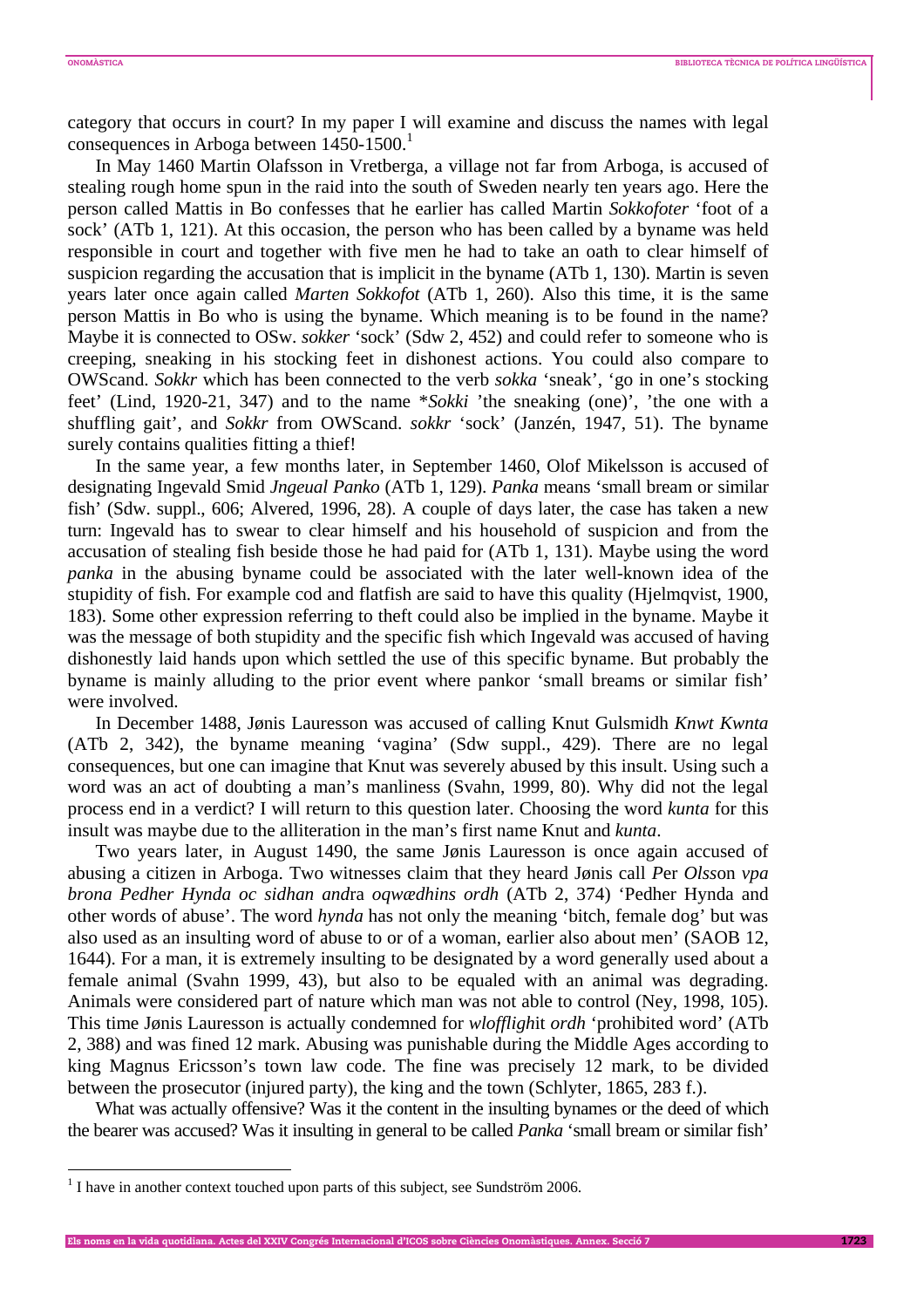or *Sokkofoter* 'foot of a sock'? In my material it was obviously dishonouring to use bynames including sexual allusions such as *Kunta*, *Hynda*. In these cases the penalty, if the person was sentenced, was a fine. In other cases such as *Panka*, *Sokkofoter*, it is not the semantic meaning and the name in such which causes legal proceedings but the namesemantic reason of the byname: the designated person has to prove innocent. From this you can deduce that if you were named with a byname which contained an accusation of theft, you had to prove that you were innocent by presenting ten men who could guarantee your innocence, though they only testified to the reputation of the accused, they had no knowledge of the special matter (Andersson, 1999, 55). To be accused of stealing did question a man's honour and to be accused of unmanliness was a heavy blow to a man's reputation. All bynames mentioned above designated men in the upper classes, they were included in the city council or soon-to-be (Ingevald Smidh and Peter Olafsson) or they had another commission of trust in Arboga (Martin Olafsson in Vretberga and Knut Gulsmidh). Accusations and questioning of their honour would have been severe if not contradicted and that was probably one reason of why they had to go to court to settle the question. These people from the upper classes had means to find the men who could guarantee their innocence which probably was more difficult for inhabitants from the lower classes of society.

To guard one's honour was of extreme importance in an oral society. Man's honour was dependent on oral knowledge and the spoken word was used both when confirming agreements and to express doubts concerning the person's honour. The spoken word was very much an instrument for everybody to use, to get or exercise power (Andersson, 1999, 56). But accusations concerning for example dishonesty was not a personal question restricted to the accused person. If a man was abused, it affected his whole household (Andersson, 1999, 61; this is the case with the Panka lawsuit mentioned above, where Ingevald has to take an oath for both himself and his household). To be part of a larger group, such as a household or a craft, was important, if not you were considered an outcast rejected from society (Lindström, 1994, 550). If your honour was questioned you had to meet the accusation, if not the accusation could seem true (Andersson, 1999, 62 f.). But this kind of legal proceedings were not only important to maintain personal honour. One of the most important functions of the court was to solve conflicts among the citizens for example concerning honour and glory. By this procedure, it was possible to maintain personal honour without using violence, and the guilty person was admitted once again in the community of the town (Lindström, 1994, 533).

Eva Österberg (1987) has examined crime and punishment in Arboga during the Middle Ages and the Renaissance and she found that lawsuits concerning slander and abusing were 4 % of all cases. In fact, those are a marginal phenomenon compared to those dealing with maltreatment, severe blows to the body etc. which is 68 % (Österberg, 1987, 486 f.). Why then were minor crimes such as bodily harm and insults put to trial at all? As I have mentioned, it was in everybody's interest that the conflict was not made worse and in court the quarrel was put to an end: both the plaintiff and the defendant had in this way maintained their honour (Österberg, 1987, 494). When someone's honour is questioned, it is often due to accusations of theft. You had to meet this kind of accusation in court, if not you could have a reputation of being without honour (Österberg, 1987, 498). The above mentioned cases concerning *Panka* and *Sokkofoter* are obvious examples. In cases of slander and defamation the sentence is not presented or fails to appear (Österberg, 1987, 500). In that case the absence of the sentence concerning *Kunta* is explained. Here the court takes the opportunity of solving the conflict alone.

Several researchers have examined the use of abusing in different periods. I have to point out that these studies do not include abuse which is reflected as bynames, but nevertheless it could be of interest to compare this material with the material of Arboga to examine in which semantic field the insults were found. Gudrun Andersson (1999) has studied the use of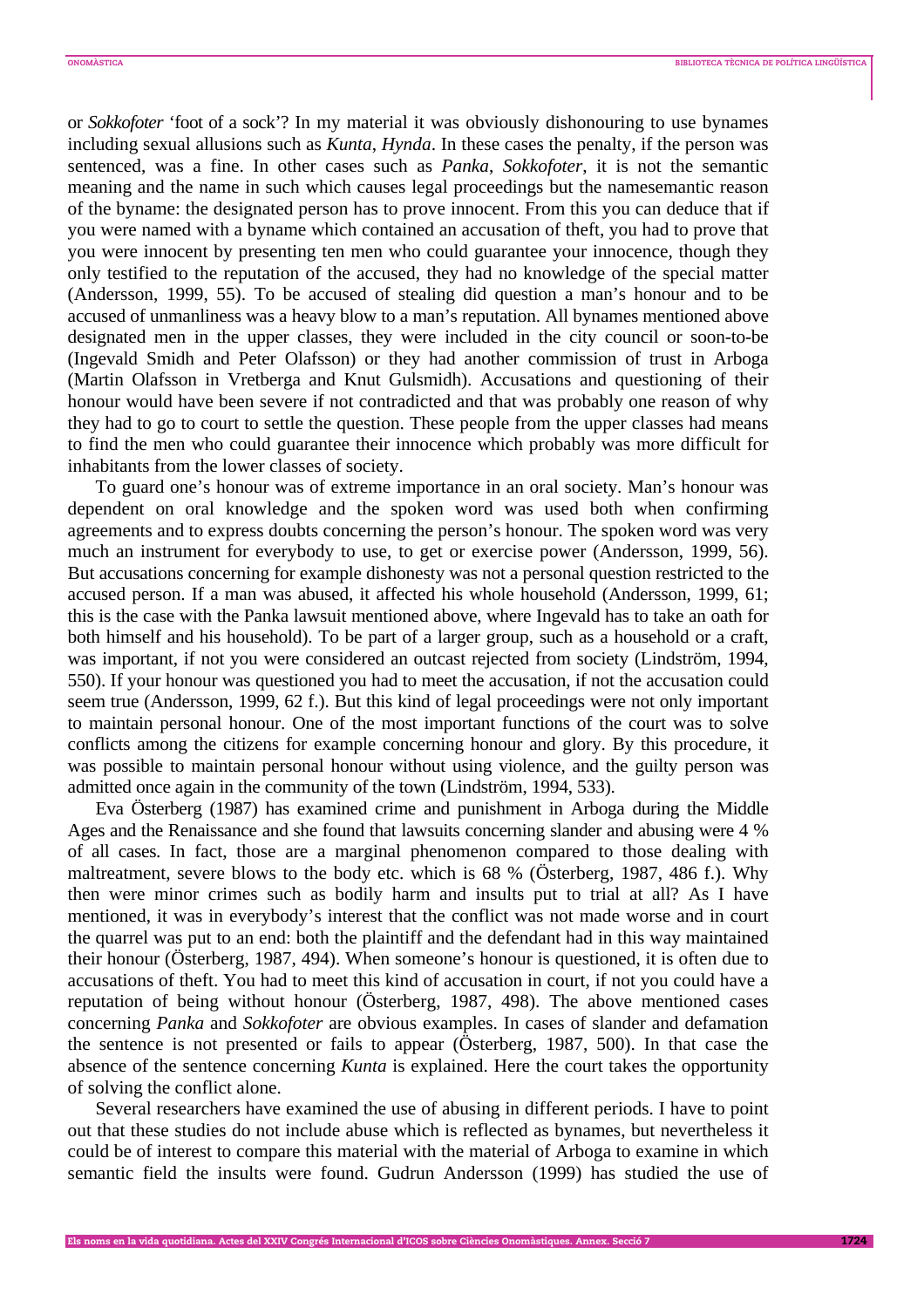invectives during the  $17<sup>th</sup>$  and  $18<sup>th</sup>$  century in court records from the districts of Nora and Asker in Västmanland and Närke. She has found that *tjuv* 'thief' is the most common word of abuse of men, but male sexuality is also attacked, for example by the word *hynda* 'bitch', which is also used in Arboga. Women are also in most cases assaulted by *tjuv* 'thief' but *hora* 'whore' is also commonly used. Andersson shows that in this way people deprecate unacceptable behaviour. Invectives against women were to a great extent linked to her sexual behavior, against men however, invectives had to do with his public activities (Andersson, 1999, 57-60). Unfortunately there is no material concerning words of abuse against women as reflected in the bynames in my material. I believe it must have existed but those female namebearers maybe did not have the opportunity or interest to go to court and consequently there is no evidence of such names. The words of abuse, which can be found in those bynames that go to court, are however in the same categories as those during the  $17<sup>th</sup>$  and  $18<sup>th</sup>$ century in the districts of Nora and Asker: they concern accusations of theft and male sexuality.

Erik Falk (2006) has examined verbal insults in  $17<sup>th</sup>$  century academic Uppsala. In his study, he shows that the most common invective had to do with unmanliness and cowardice: *hundsvott* 'genitals of a bitch'. You find *fitta* 'female genitals' (a.a. p. 23) in the same semantic field which can be compared with *Kunta* in my Arboga-material. Among the invectives concerning lechery and lewdness, you find *Hynda* (a a. p. 20), which therefore is represented both in Arboga and Uppsala. The word *panka* is not found in his material, but *fisk* 'fish' is and at that opportunity designating a stupid person (a.a. p. 26).

A comparison between the abuse which have been associated with bynames during the Middle Ages in Arboga and abuse in the  $17<sup>th</sup>$  and  $18<sup>th</sup>$  century in other surroundings shows that some insults neither are time-bound or conditioned to a particular surrounding. For example the word *hynda* was used both in medieval Arboga and in 17<sup>th</sup> century academic Uppsala. Attacking manliness and accusations of theft has been an effective instrument in insults.

Among the bynames in the town court record book that have legal consequences only the byname *Panka* which, as recorded in SMPs, is distributed outside Arboga and then as *Panke*. The bynames *Hynda*, *Kunta* and *Sokkofoter* are all designating one person alone and they occur, with the exception of *Sokkofoter* as mentioned before, at only one occasion.

The low number of lawsuits regarding abusive names, perhaps indicate an entirely different idea of what was abusing (Lidén, 1910, 17) but also that the cause of the namegiving is to be found long ago and therefore the name is not any longer expressing the original signals. In my opinion however, the crucial question is that the person's honour was threatened, either by a threat against the person's manliness, as in the names *Kunta* and *Hynda*, or by an accusation of theft as presented in *Panka* and *Sokkofoter*. It was not dishonourable to have a byname that indicates that you have been drunk or a street-loafer, a whoremonger or a man whose wife had been unfaithful, which is expressed in the bynames mentioned in the beginning of my paper. It was not the names with its negative connotations which stained the namebearer, but instead accusations of unmanliness and theft, accusations that threaten the person's honour. If not refuted, they could cause severe problem to the bearer. But it was also of mayor interest to solve the conflict that had developed and in that way restore order. It is fascinating that onomastic studies can tell us not only of the formal structure and semantic contents of names, but also give information concerning the values of the period in question.

## **Abbreviations**

 $OSw = old Swe$ dish OWScand. = old West Scandinavian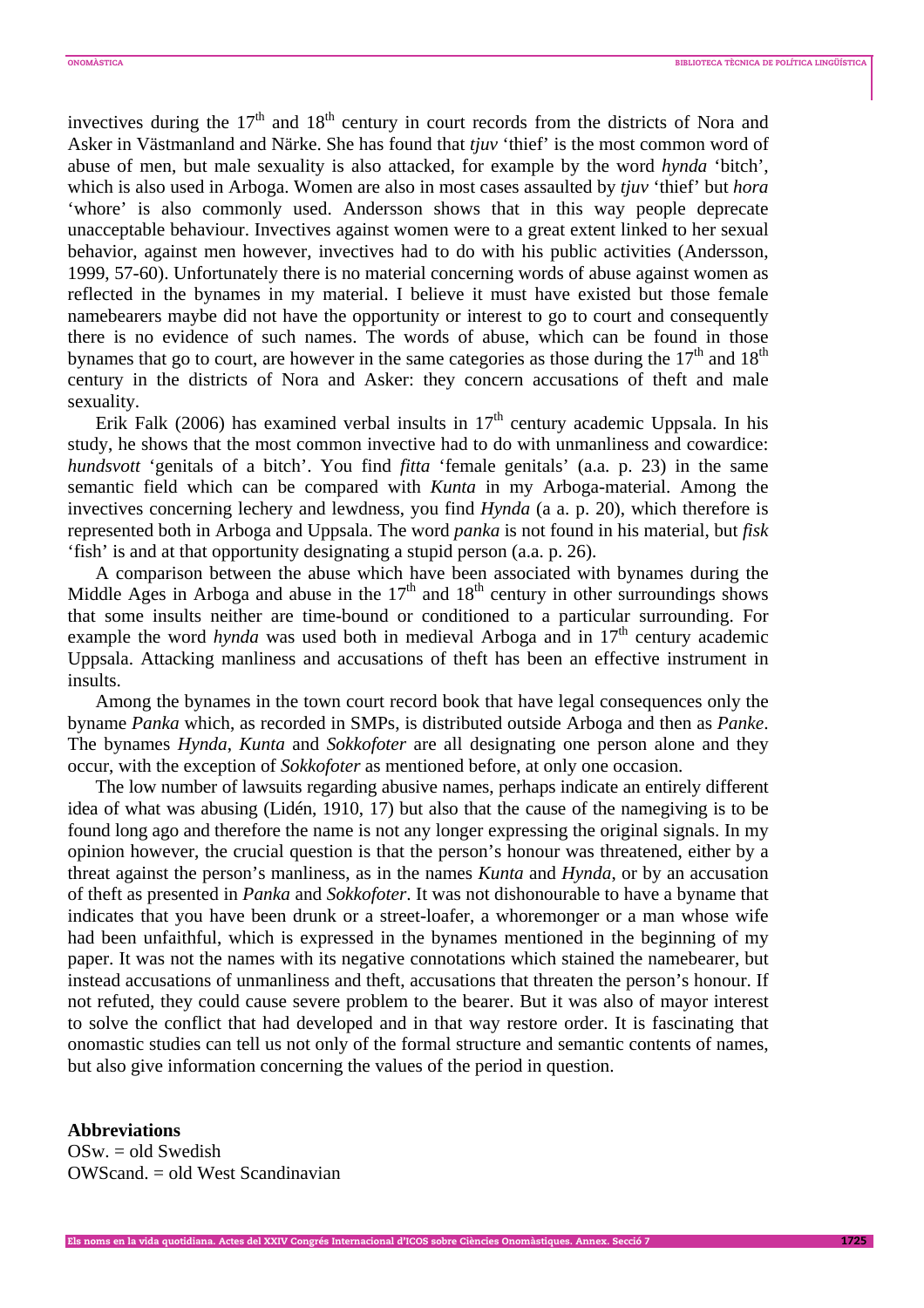## **References**

- Alvered, Zeth, 1996. "Några binamn och andra personbeteckningar i Gregers Matssons räkenskaper" [Some bynames and other personal designations in Gregers Matsson's account books]. In: Eva Brylla, Svante Strandberg & Mats Wahlberg (eds.) *Från götarna till Noreens kor. Hyllningsskrift till Lennart Elmevik på 60-årsdagen 2 februari 1996*, 21- 31. (Skrifter utgivna genom Ortnamnsarkivet i Uppsala. Serie B. Meddelanden 11.) Uppsala: Ortnamnsarkivet i Uppsala.
- Andersson, Gudrun, 1999. "'Hora' och 'hundsfott'. Manligt och kvinnligt okvädande under 1600- och 1700-tal" [Whore and 'hundsfott'genitals of a bitch. Masculine and feminine abusement in the 17<sup>th</sup> and the 18<sup>th</sup> century]. In: Rut Boström Andersson (ed.). *Ordets makt och tankens frihet. Om språket som maktfaktor. Humanistdagarna vid Uppsala universitet*, 53-65. Uppsala. Studentbokhandeln, Uppsala.
- ATb = *Arboga stads tänkebok 1-4* [The town court record book of Arboga]. Utg. av Erik Noreen & Torsten Wennström (del 4 utg. av Erik Noreen med register av Sven Ljung). 1935-50. (Samlingar utg. av Svenska fornskrift-sällskapet. Ser. 1:53). Uppsala: Svenska fornskrift-sällskapet.
- Falk, Erik, 2006. *Verbala förolämpningar i 1600-talets akademiska Uppsala* [Verbal insults in 17<sup>th</sup> century academic Uppsala]. D-uppsats i Svenska språket/Nordiska språk vid Uppsala universitet. Uppsala. Duplic.
- Hjelmqvist, Theodor, 1900. *Gös* såsom förklenande personbeteckning i svenskan [*Pike* as a disparaging personal designation in Swedish]. In: *ANF* 16, 177-191.
- Janzén, Assar, 1947. "De fornvästnordiska personnamnen" [The Old West Scandinavian personal names]. In: Assar Janzén (ed.) *Personnamn*, 22-186. (Nordisk kultur 7.) Stockholm-Olso-København: Albert Bonnier & H. Aschehoug & Co & J. H. Schultz.
- Lidén, Evald, 1910. "Äldre nordiska tillnamn. Tydningar och härledningar" [Ancient Scandinavian bynames. Interpretations and derivations]. In: *SNF* 1, 1-48.
- Lind, E. H., 1920-21. *Norsk-isländska personbinamn från medeltiden. Samlade ock utgivna med förklaringar* [Norwegian-Icelandic personal bynames from the Middle Ages. Collected and edited with explanations]. Uppsala: Lundequistska bokhandeln.
- Lindström, Dag, 1994. "Oärliga mästare och kivande makar. Ett och annat om rättskipning, kriminalitet och normsystem i 1500-talets Norden" [Dishonest masters and quarrelling spouses. Something about administration of justice, criminality and norm system in  $16<sup>th</sup>$ century Scandinavia]. *Historisk tidskrift* 114, 513-554.
- Ljunggren, Karl Gustav, 1943. "Strödda bidrag till svensk ordhistoria 2" [Miscellaneous contributions to Swedish word history. 2]. *Meijerbergs arkiv för svensk ordforskning* 5, 1-12.
- Ney, Agneta, 1998. "Människor i marginalen. Sociala definitioner i medeltida lagtexter" [People on the margins. Social definitions in medieval law texts]. In: Anders Florén & Åsa Karlsson (eds) *Främlingar – ett historiskt perspektiv*, 105-118. (Opuscula historica Upsaliensia 19) Uppsala: Uppsala universitet.
- SAOB = *Ordbok över svenska språket utg. av Svenska Akademien* 1– [Dictionary of the Swedish language published by the Swedish Academy 1–]. 1898 ff. Lund: C. V. Gleerup.
- Schlyter, C. J., 1865. *Konung Magnus Erikssons stadslag* [King Magnus Eriksson's town law code]. (Samling af Sveriges gamla lagar 11) Lund: Berlingska boktryckeriet.
- Sdw = Söderwall, K. F., 1884-1918. *Ordbok öfver svenska medeltids-språket* 1-2 [Dictionary of the medieval Swedish language 1-2]. (Samlingar utg. av Svenska fornskrift-sällskapet. Ser. 1:27) Lund: Svenska fornskrift-sällskapet.